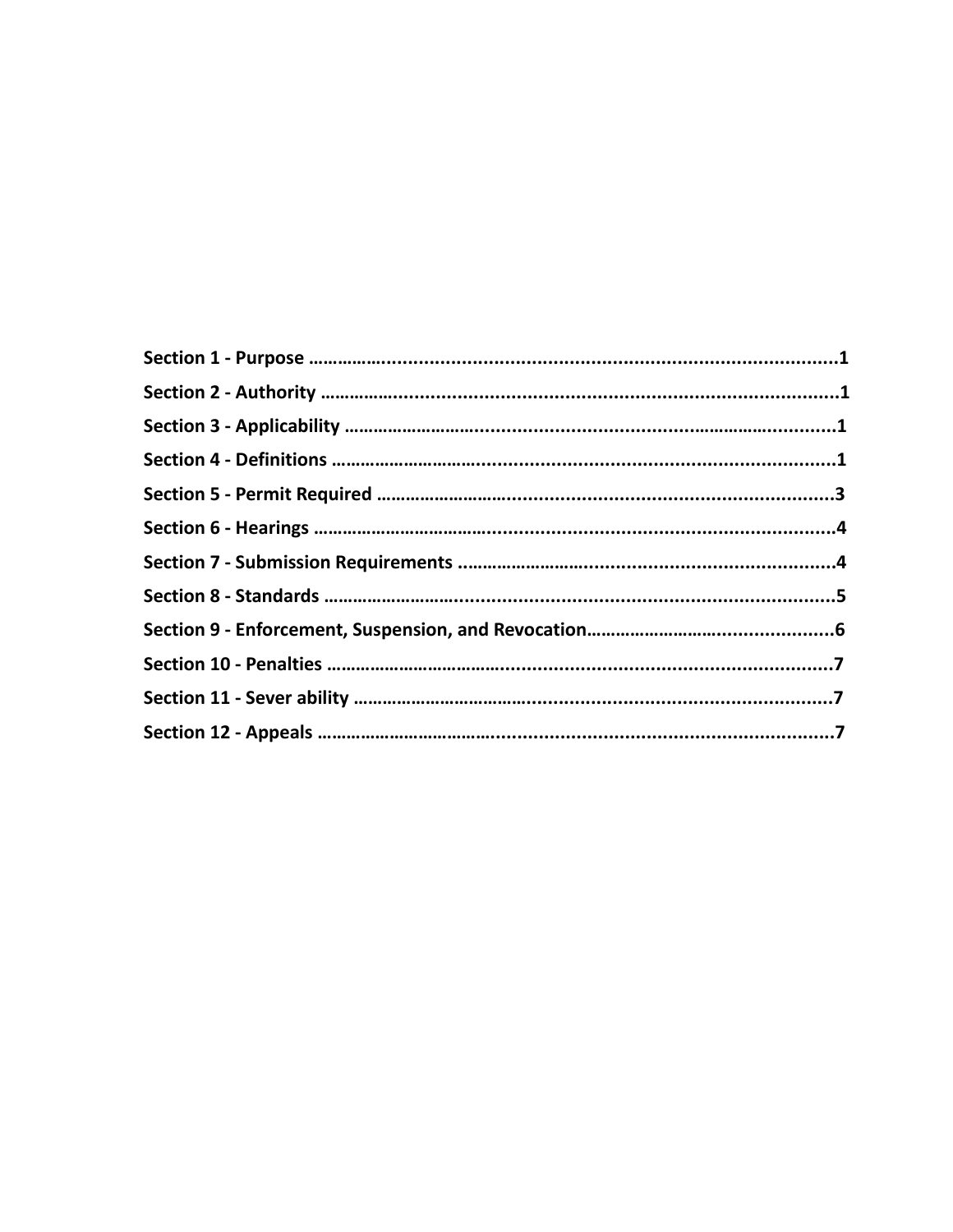#### Section 1 - PURPOSE

A. The purpose of this ordinance is to provide adequate controls to insure that the establishment, operation and maintenance of automobile recycling businesses do not have a negative effect on public health, safety and general welfare or on the natural environment.

B. The purpose of this ordinance is to provide adequate controls to insure that the operation and maintenance of existing automobile graveyards, junkyards and automobile recycling businesses do not have a negative effect on public health, safety and general welfare or on the natural environment.

# Section 2 - AUTHORITY

This ordinance is enacted pursuant to Title 30-A MRSA Section 3001 and Title 30-A MRSA Section 3751 et seq.

#### Section 3 - APPLICABILITY

A. This ordinance shall apply to any automobile graveyard junkyard or automobile recycling businesses now existing or to be established, all or part of which is within the Town of Turner.

B. This ordinance shall not apply to any Town of Turner waste handling facility.

C. This Ordinance shall not apply to bona fide farm and/or agricultural uses whenunserviceable vehicles- scrap metal and other items that may meet the definition of junk are stored for future use or to repair or maintain farm equipment used in connection with the owner's ongoing farm or agricultural operations. Should the farm or agricultural use cease, the provisions of this ordinance shall be met.

D. Farm or Agricultural operations shall provide proof of farming operations with a copy of their Schedule F Federal Form.

# Section 4 - DEFINITIONS

Agricultural Operation: Operations that include, but are not limited to the harvest of agricultural products such as milk, hay, corn, fruit and other harvest type of items grown on the land and used for the continued agricultural operation.

**Automobile Graveyard:** A yard, field or other area used as a place of storage, other than temporary storage not to exceed ninety (90) days by an establishment or place of business which is engaged primarily in doing auto body repair work for the purpose of making repairs to render a motor vehicle serviceable, for three (3) or more unserviceable, discarded, worn out or junked motor vehicles as defined in Title 29-A MRSA, Section 101, subsection 42, or parts of such vehicles. Automobile graveyard includes an area used for dismantling, salvage and recycling of motor vehicles.

**Automobile Recycling Business**: A premise of a person who purchases or acquires salvage vehicles for the purpose of reselling the vehicles or component parts of the vehicles or rebuilding or repairing salvage for the purpose of resale or for selling the basic materials in the salvage vehicles, provided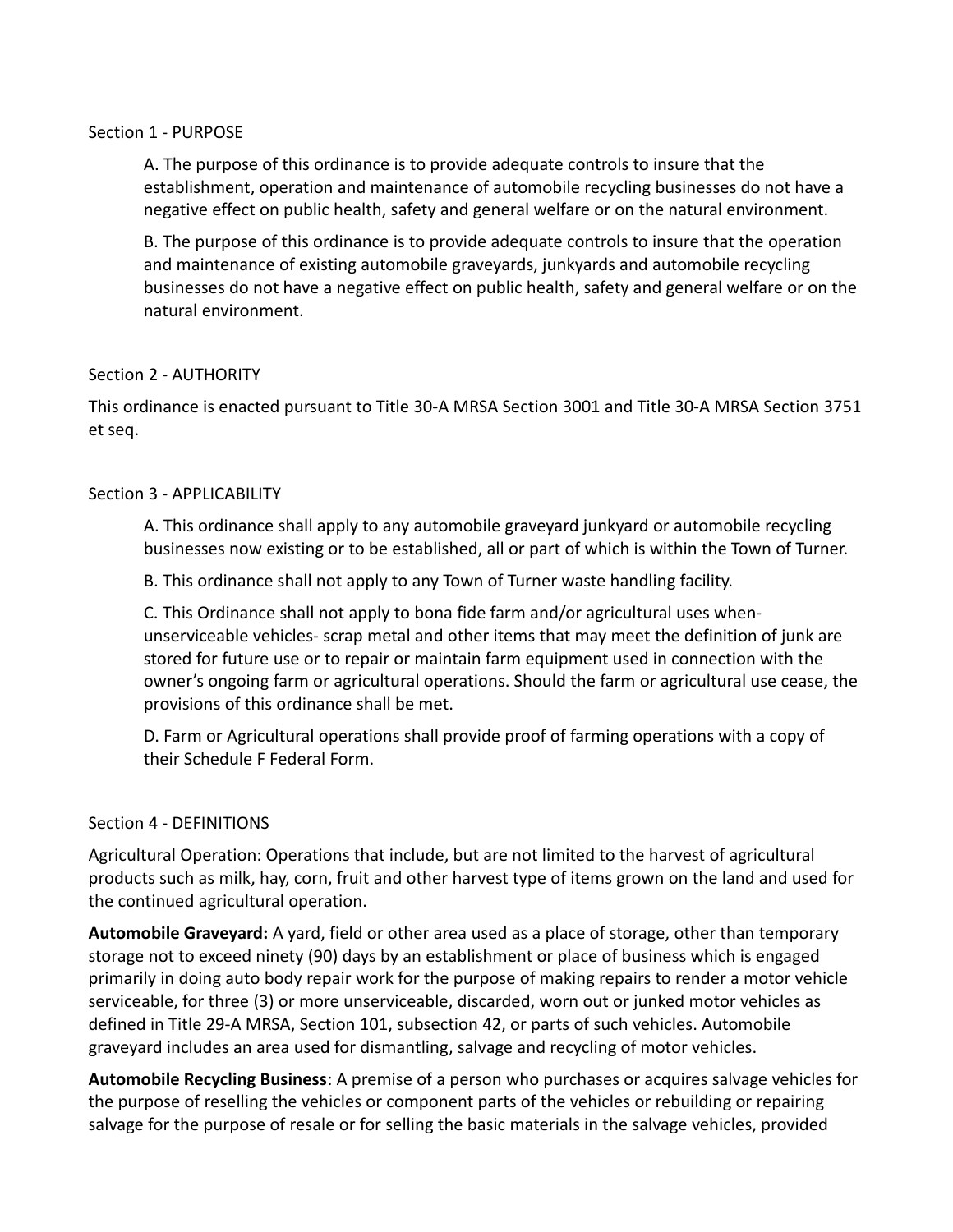that eighty (80) percent of the business premises specified in Section 7.C. is used for automobile recycling operations.

**Junkyard**: A yard, field or other area used to store discarded, worn out or junked plumbing, heating supplies, household appliance or furniture, scraped or junked lumber, rotten wood, scrap metal, rope, rags, batteries, paper trash, rubber debris or any other waste material, garbage dumps, waste dumps, and sanitary fills.

**Road:** State and Town maintained highways and streets and privately owned street designated for vehicular travel other than driveways.

**Stream**: Stream or brook means a channel between defined banks. A channel is created by the action of surface water and has two (2) or more of the following characteristics.

A. It is depicted as a solid or broken blue line on the most recent edition of the US Geological Survey 7.5 minute series topography map or if that is not available, 15-minute service topography map.

B. It contains or is know to contain flowing water continuously for a period of at least three (3) months of the year in most years.

C. The channel bed is primarily composed of material such as sand and gravel, parent material or bedrock that has been deposited or scoured by water.

D. The channel contains aquatic animals such as fish, aquatic insects or mollusks in the water or, if no surface water is present in the streambed.

E. The channel bed contains aquatic vegetation and is essentially devoid of upland vegetation.

Stream or brook does not mean a ditch or other drainage way constructed and maintained solely for the purpose of draining storm water or a grassy swale.

**Unserviceable Vehicle**: Any motor vehicle which is wrecked, dismantled, unable to be operated legally on any public highway, such as, but not limited to unregistered or undisputed automobiles, or which is not being used for the purpose for which it was manufactured regardless of whether it is registered.

**Water Body**: Any great pond, river or stream.

**Wetland:** Swamps, marshes, bogs and similar areas, which are:

A. Inundated or saturated by surface or ground water at a frequency and for a duration sufficient

to support, and which under normal circumstances do support, a prevalence of wetland vegetation typically adapted to life in saturated soils; and

B. Not considered part of a great pond, river, stream or brook. These areas may contain small stream channels or inclusions of land that do not conform to these criteria.

# Section 5 - PERMIT REQUIRED

A. No person may establish, and the owner of property shall not permit the first time establishment, operation or maintenance of any automobile graveyard or automobile recycling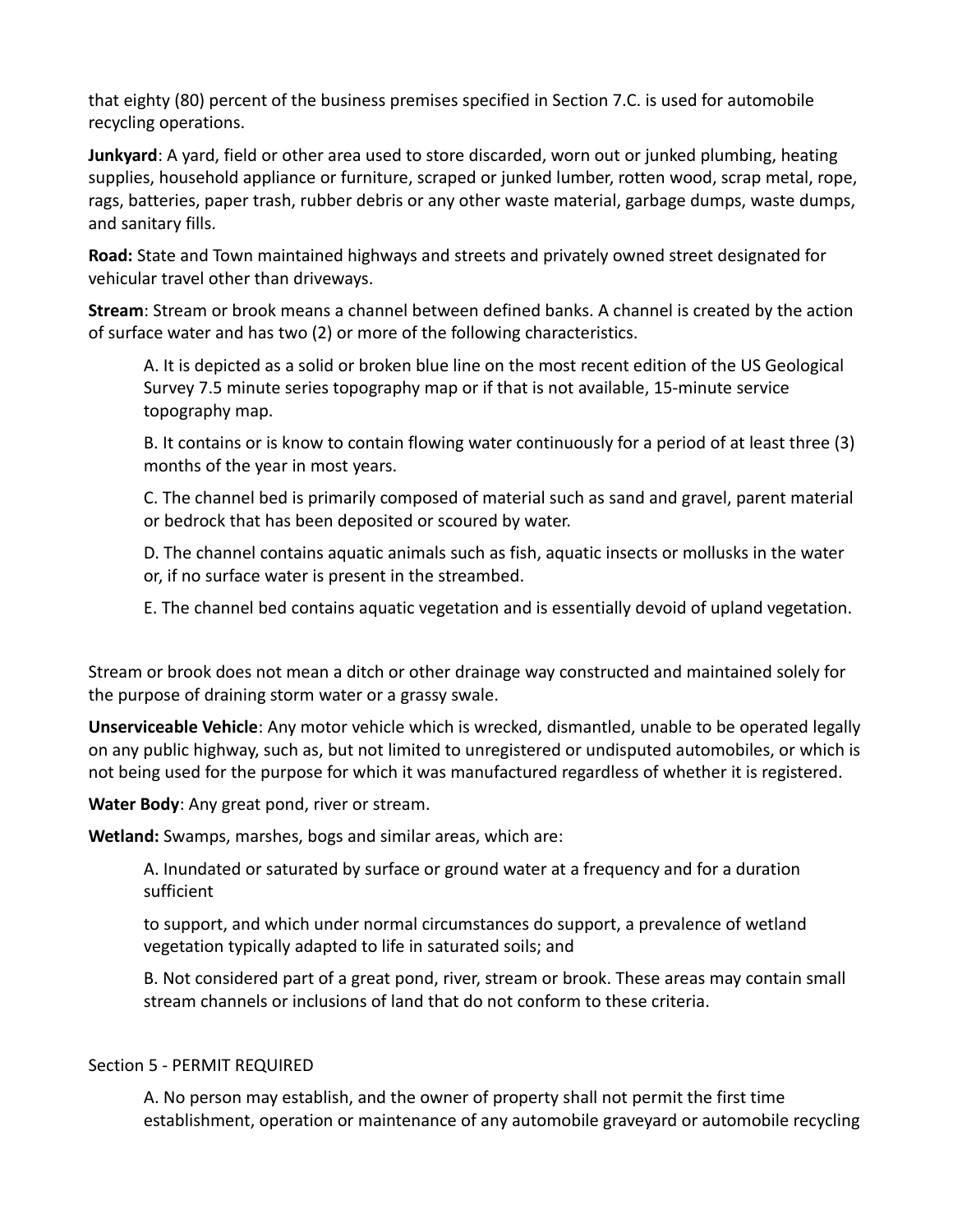businesses without meeting the requirements of the Town of Turner Zoning Ordinance. Prior to the Municipal officers considering a permit application for the establishment of a first time automobile graveyard or automobile recycling business required by this ordinance site plan review approval as required by the Town of Turner Zoning Ordinance shall be obtained from the Planning Board. First time junkyards and automobile graveyards are prohibited in the Town of Turner.

B. No person may operate or maintain, and the owner of property shall not permit the operation or maintenance of a previously existing legal automobile graveyard, junkyard or automobile recycling business without each year re-applying and obtaining a permit renew under the standards herein set forth in this ordinance.

C. The currently approved permits issued shall remain in affect until October 1, 2005. Permits issued in 2005 and each succeeding year, in accordance with this ordinance shall be for a time frame not to exceed one (1) calendar year and shall expire on September 30th of each calendar year regardless of the date of issue, unless earlier suspended or revoked.

D. Permit Fees:

1. The annual fee for a permit for an automobile graveyard, automobile recycling business or junkyard of which no portion is within one hundred (100) feet of a road shall be fifty (\$50.00) dollars, plus the cost of posting and publishing the notice required in Section Six.

 2. The annual fee for a permit for a new automobile recycling business shall be two hundred dollars (\$200), plus the cost of posting and publishing the notice required in

# Section Six-APPLICATION PROCEDURES

A. Applications for a permit or renewal permit shall be made on forms provided that they shall be determined to be complete by the Code Enforcement Officer prior to processing.

B. Applications for renewal of existing automobile graveyards, junkyards or automobile recycling businesses shall not be required until October 1, 2005. Thereafter, the renewals shall be yearly on or before October 1st of any given year.

C Permits shall be granted by the Municipal Officers only after all required fees are paid in full and the automobile graveyard, junkyard or automobile recycling business is in compliance with all applicable Federal, State and local Ordinances and laws and the standards set out below and 30-A MRSA ss 3751 et seq. The Municipal Officers may impose restrictions, limitations and conditions in connections with the granting of any permit.

# Section 6 - HEARINGS

A. The Municipal Officers shall hold a public hearing before granting a permit for operating or maintenance of an automobile graveyard, junkyard or establishing an automobile recycling business. Notice of the hearing shall be posted at least seven (7) days and not more than fourteen (14) days before the hearing in at least two (2) public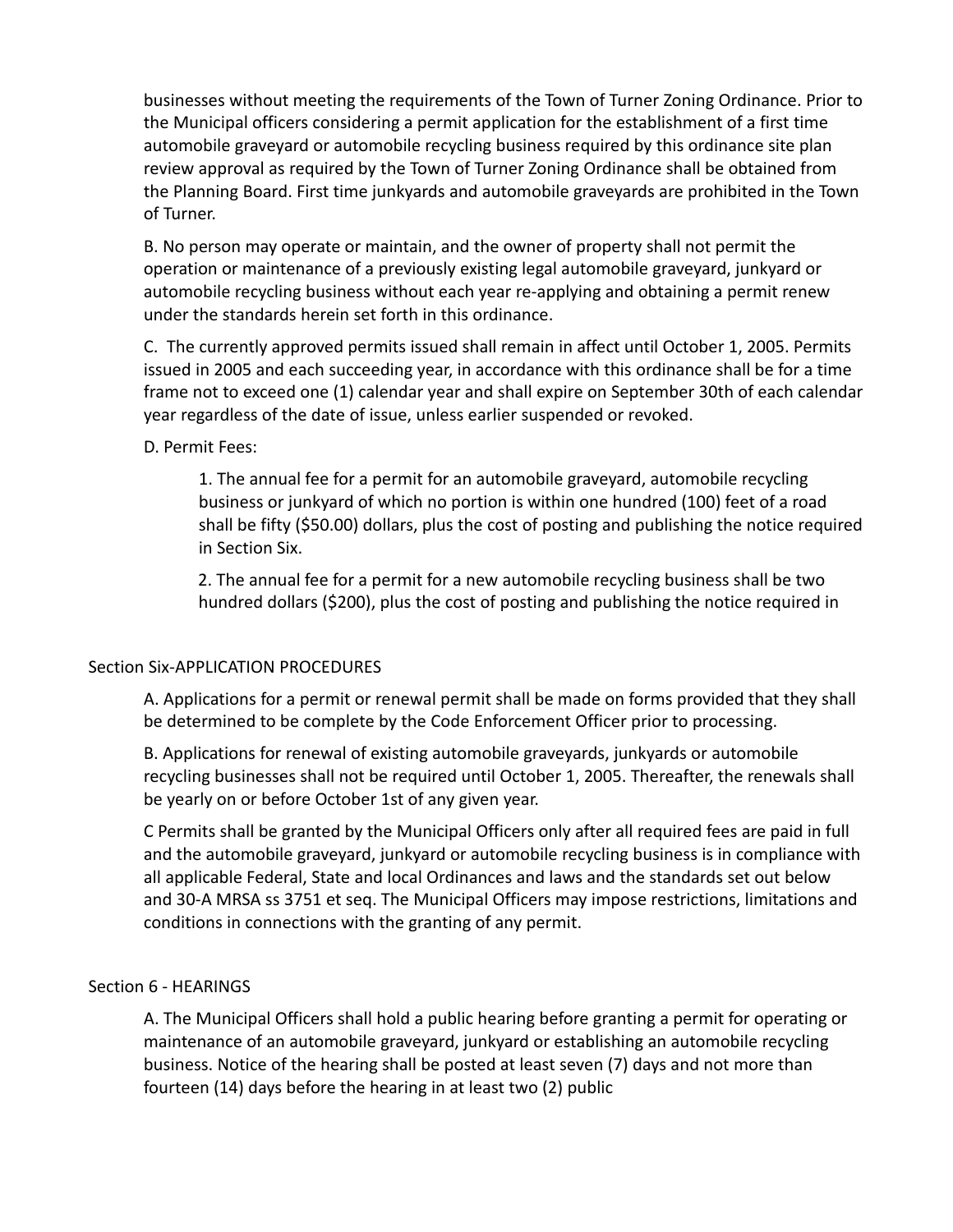places in the municipality and published in a newspaper being generally circulated in the Municipality. Written notice of the application shall be mailed to the Department of Motor Vehicle Enforcement Division by the applicant.

# Section 7 - SUBMISSION REQUIREMENTS

Any application for a first time automobile recycling business permit and all applications for a renewal permit for existing automobile graveyard, junkyard or automobile recycling business beginning with the year 2001 shall contain the following information.

A. The property owner's name and address and the name and address of the person or entity that will operate the site. Size of the lot and percentage used by the business is to be presented.

B. An area map (a copy of a USGS 7.5 minute topographical map or similar map with contour intervals) showing the area where the operations will be and the location of all roads within 1000 feet of the site.

C. A set of site plans drawn to scale showing the following.

1. The boundary lines of the property and setback requirements.

2. Plans shall depict the specific location and size of all areas within the property boundary lines for the dismantling and storage of vehicles and parts.

3. The specific location and size of all buildings and structures used in the business.

4. The location of all adjacent properties and what they are used for within 1000 feet of the area where vehicles will be placed, or within 500 feet of the property line on the lot that the operation is located, whichever is the greater distance.

5. The location of any water bodies and wetlands on the property or within 200 feet of the property lines.

6. A description of the soil on the property

7. The location of any sand and gravel aquifer as depicted on the current USGS Topographical Maps

8. The boundaries and elevation of the 100-year flood plan as depicted on the current FEMA Flood Plain Maps

9. The location, size and type of all existing or proposed screening

10. A plan for the containment of fluids, containment and disposal of batteries and storage or disposal of tires.

# Section 8 - STANDARDS

Before granting a new permit or a renewal permit the Municipal Officers shall find that the following standards have been met.

A. All material in any previously legally existing automobile graveyard, junkyard or automobile recycling business between June, 1993 and April, 2003 shall be screened from view form any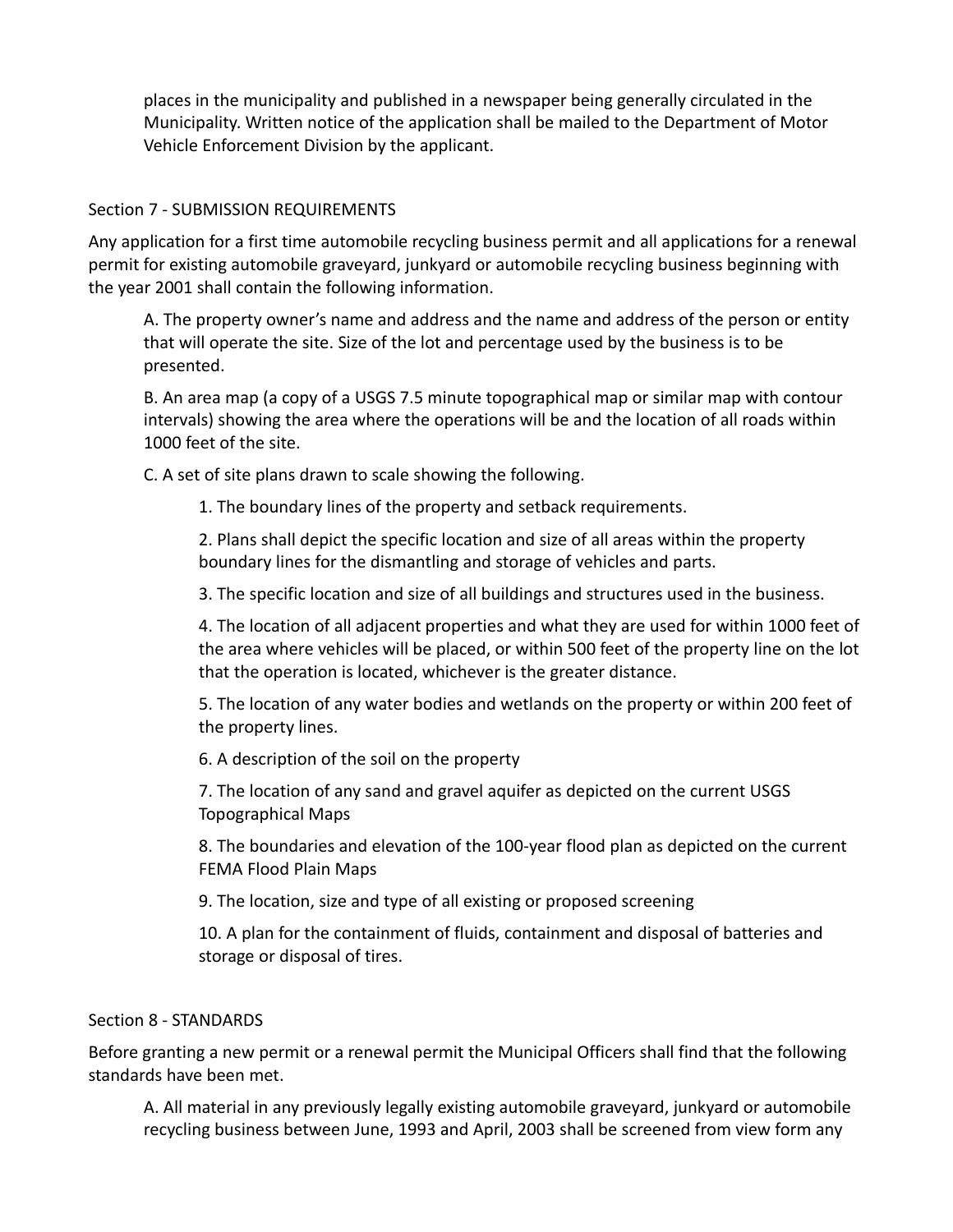portion of a road or any property not in the same ownership adjacent to the automobile graveyard, junkyard or automobile recycling business by natural or manmade object, plantings, properly constructed fences or building or combination thereof. Hills, gullies, embankments or berms constructed to form a screen must be constructed to blend with the landscape by loaming and seeding or other treatment so as to establish a natural appearance. Screening required by this paragraph must be well constructed and properly maintained at a minimum height of six (6) feet and acceptable to the Municipal Officers.

B. All material in any previously legally existing between June 1993 and April 2003, of any automobile graveyard, junkyard or automobile recycling business prior to January 1, 2013 shall be screened from view from any portion of a road or any property not in the same ownership adjacent to the automobile graveyard, junkyard or automobile recycling business by natural plantings, hills, gullies, embankments to form a natural screen that blends with the landscape, so as to establish a natural appearance. Man made fences will no longer be an acceptable screen.

C. All new automobile recycling businesses licensed after April 2003 shall be screened from view from any portion of a road or any property not in the same ownership adjacent to the automobile recycling business by natural plantings, hill, gullies, embankments to form a screen that blends with the natural landscape so as to establish a natural appearance.

D. No automobile graveyard or junkyard portion thereof shall be within three hundred (300) feet of any water body, sand and gravel aquifer, residence, public park or playground, school, cemetery or church or within a one hundred year floodplain, unless such automobile graveyard, junkyard or automobile recycling business was in legal existence prior to January 1, 1994.

E. No automobile graveyard or junkyard or automobile recycling business or any portion thereof shall be within one hundred (100) feet of a public or private water supply except a private water supply that serves only the yard or yard owners residence.

F. No automobile graveyard, junkyard or automobile recycling business or any portion; thereof shall be within one hundred (100) feet of any public road regardless of when the yard was established.

G. Upon receiving a motor vehicle, the fuel tank and battery shall be removed and fuel, engine ubricant, transmission fluid, brake fluid and engine coolant shall be drained from the vehicle and placed into watertight, covered containers. Written plans and copies of contracts to dispose of these items are to be part of an initial application and renewal statements for these items or new contracts and plans are to be submitted at renewal time.

H. All dismantling of motor vehicles with power tools shall take place within a building.

I. No noise, vibration, glare, fumes or odor shall be emitted which is detectable to the normal senses from any abutting property no in the same ownership

# Section 9 - ENFORCEMENT, SUSPENSION AND REVOCATION

A. The Code Enforcement Officer shall enforce the requirements of this Ordinance.